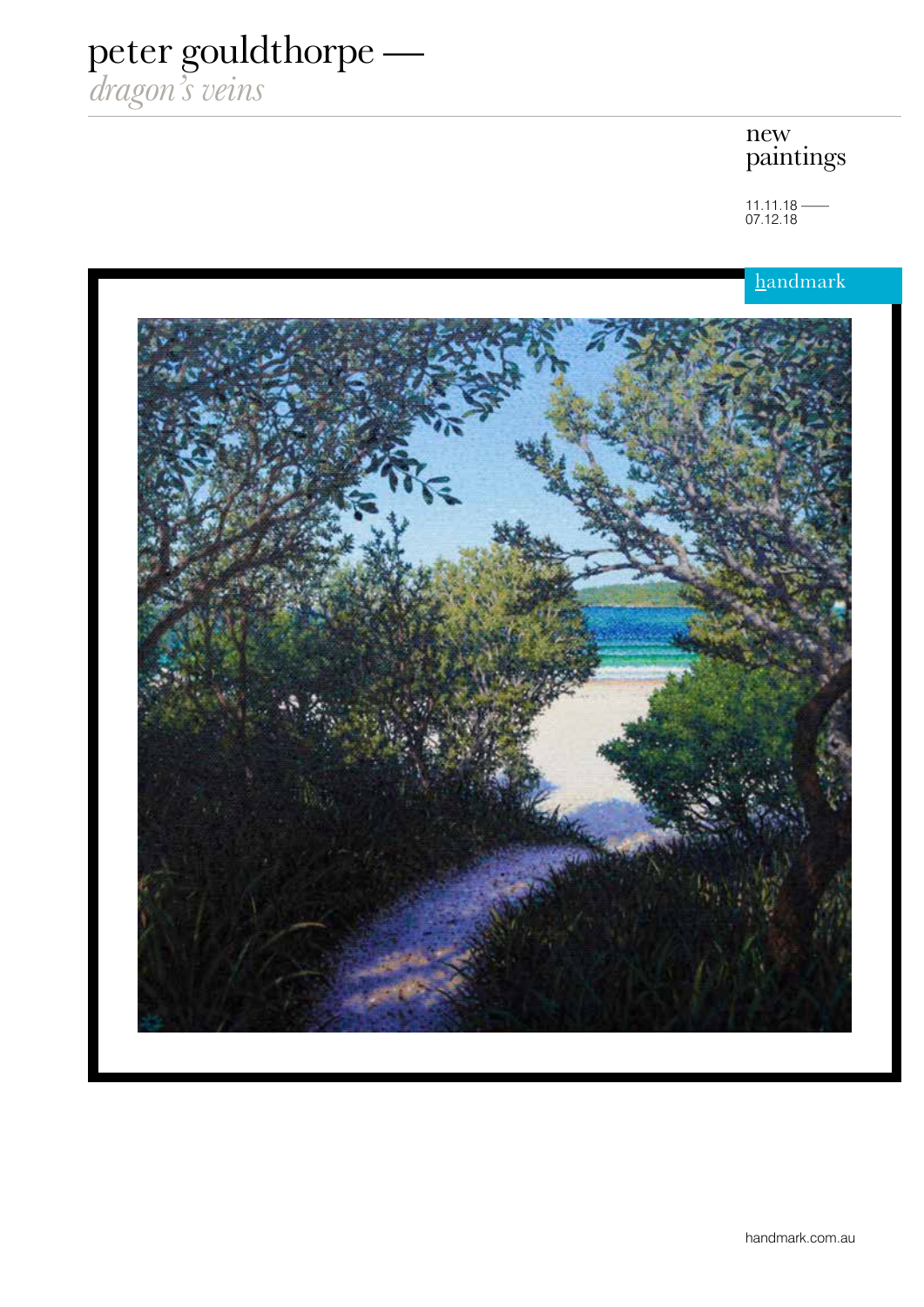oil on canvas 76 x 122 cm \$8,700









*honeymoon morning* 2018 oil on canvas 92 x 137 cm \$ 9,200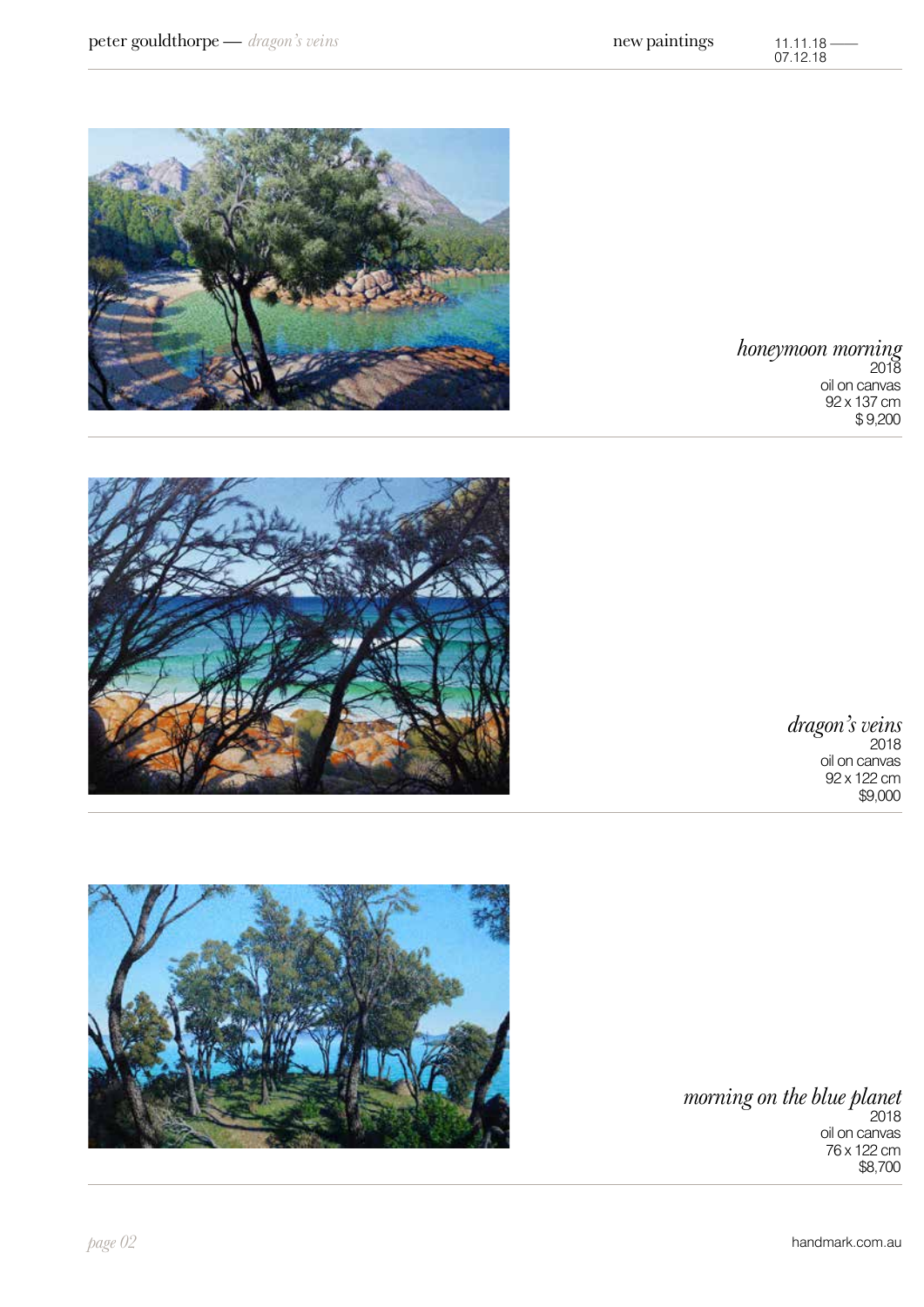*an afternoon with frederick henry*  2018 oil on canvas 61 x 82 cm \$7,200









*last one in!*

*ancient rhythms* 2018 oil on linen 61 x 122 cm \$8,400

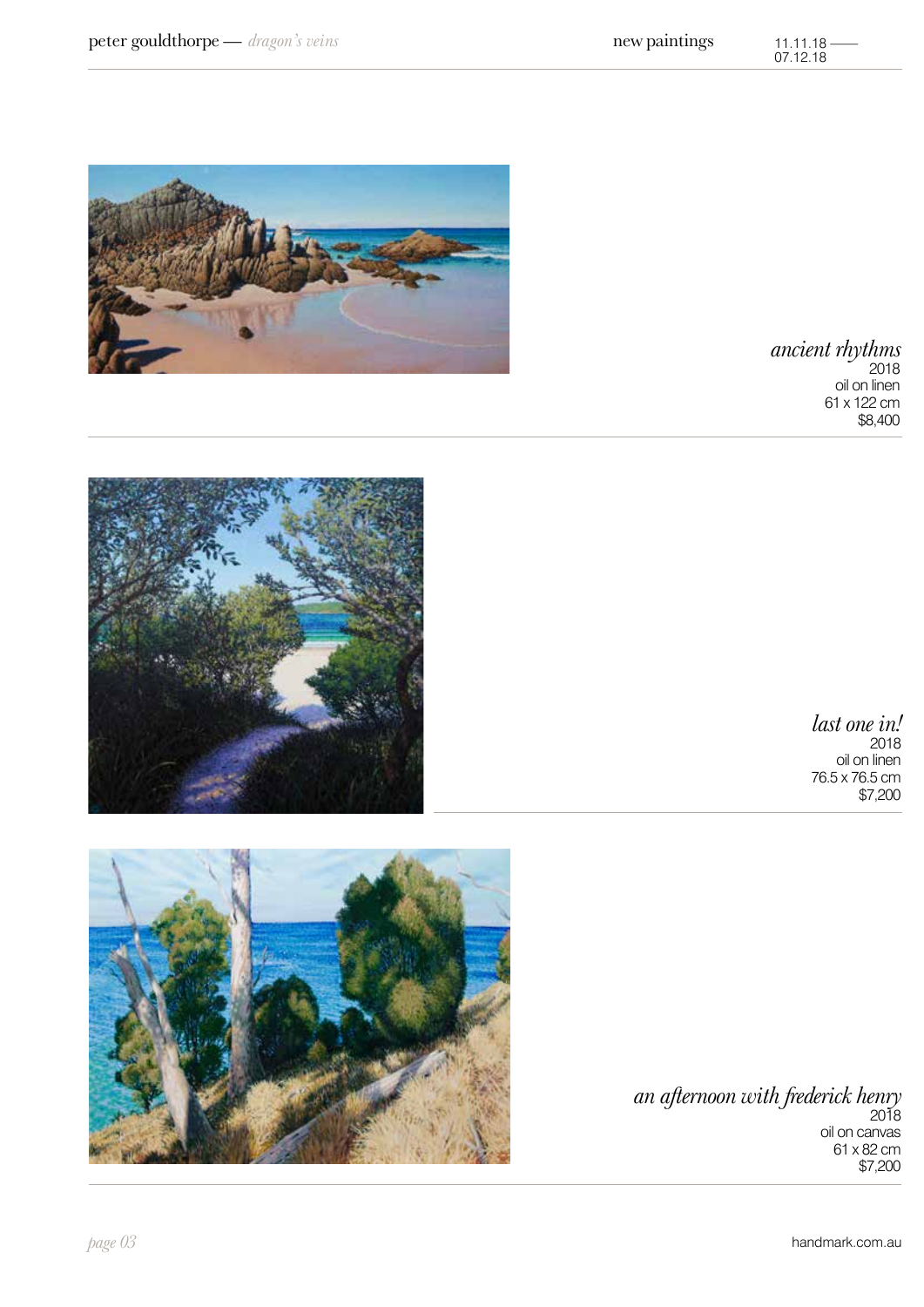

*furneaux colour*



*bill's beach* 2018 oil on canvas 50 x 61 cm \$6,400

*lazy sailing* 2018 oil on linen 41 x 81.5 cm \$6,400

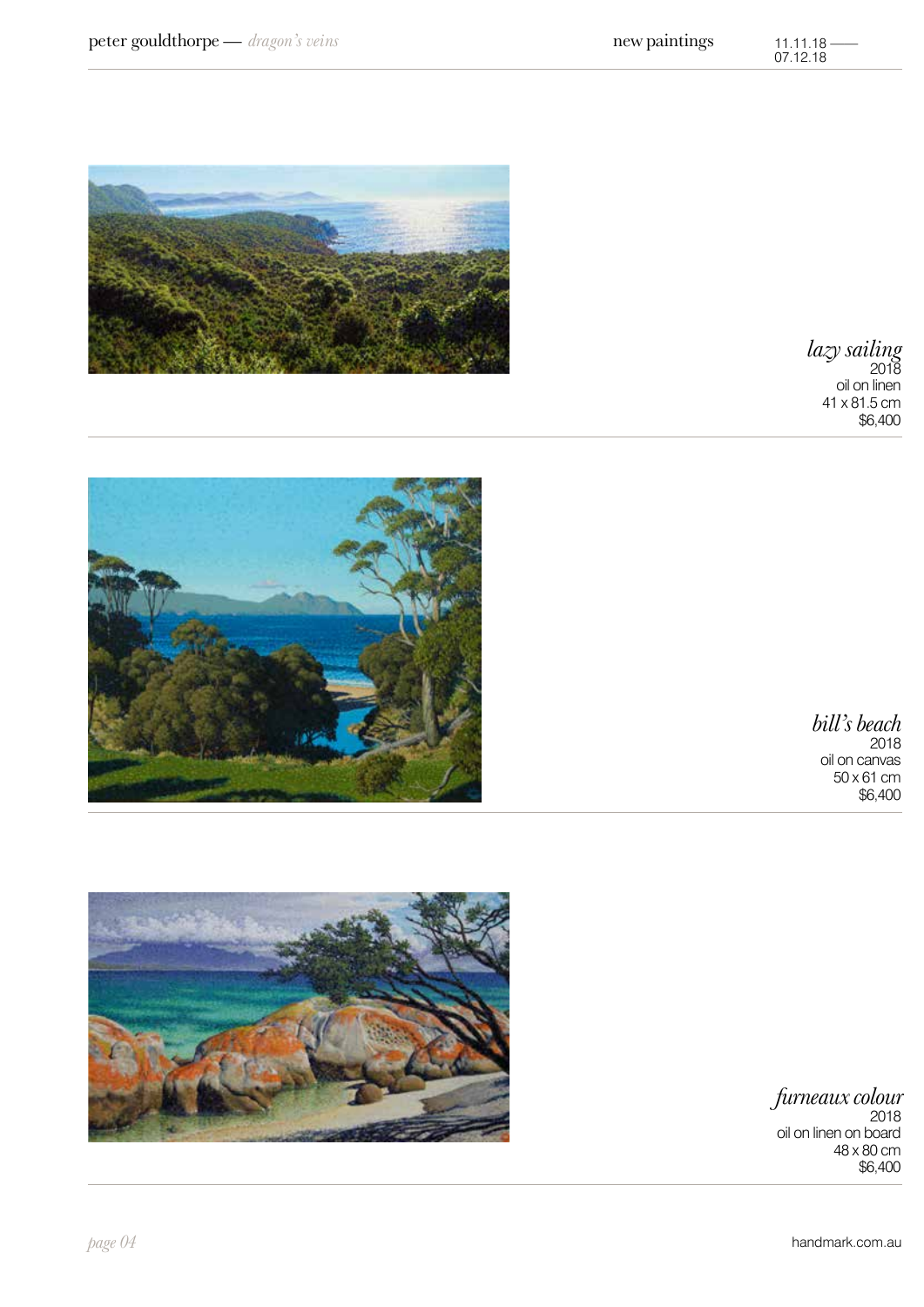*she-oak shore* 2018 edition of 8 49 x 57 cm \$850 fr

hand coloured lino cut







*cape raoul*

edition of 8 48 x 69 cm \$895 fr

hand coloured linocut

2018